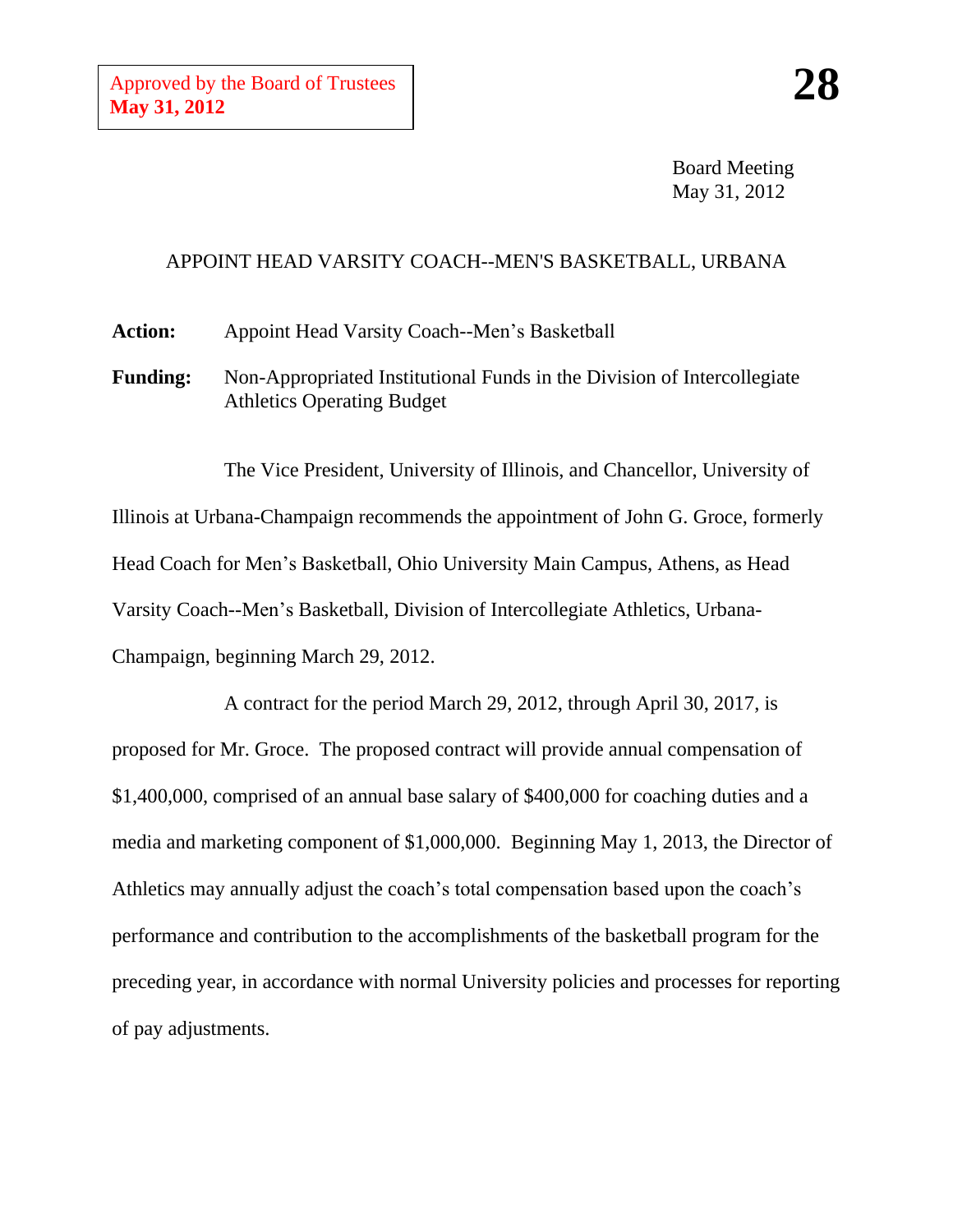The University will contribute \$100,000 annually to a deferred compensation plan for Mr. Groce's retention. The amount will fully vest after five years if he remains continuously employed as Head Varsity Coach--Men's Basketball through April 30, 2017.

Mr. Groce will be eligible for bonus incentives beginning with the 2012-13 basketball season, in accordance with the Division of Intercollegiate Athletics incentive program.

Other key financial terms and conditions of Mr. Groce's employment, which will be negotiated and included in Mr. Groce's contract, include payment for "buying out" Mr. Groce's commitments under a prior contract with Ohio University Main Campus, reimbursement of moving expenses, use of two automobiles, country club membership, and standard University fringe benefits.

Mr. Groce's base salary will be funded by operating revenue in the Division of Intercollegiate Athletics; the media and marketing component of his salary will be supported by corporate contracts.

Mr. Groce succeeds Bruce B. Weber.

The Board action recommended in this item complies in all material aspects with applicable State and federal laws, University of Illinois *Statutes, the General Rules Concerning University Organization and Procedure*, and the Board of Trustees policies and directives.